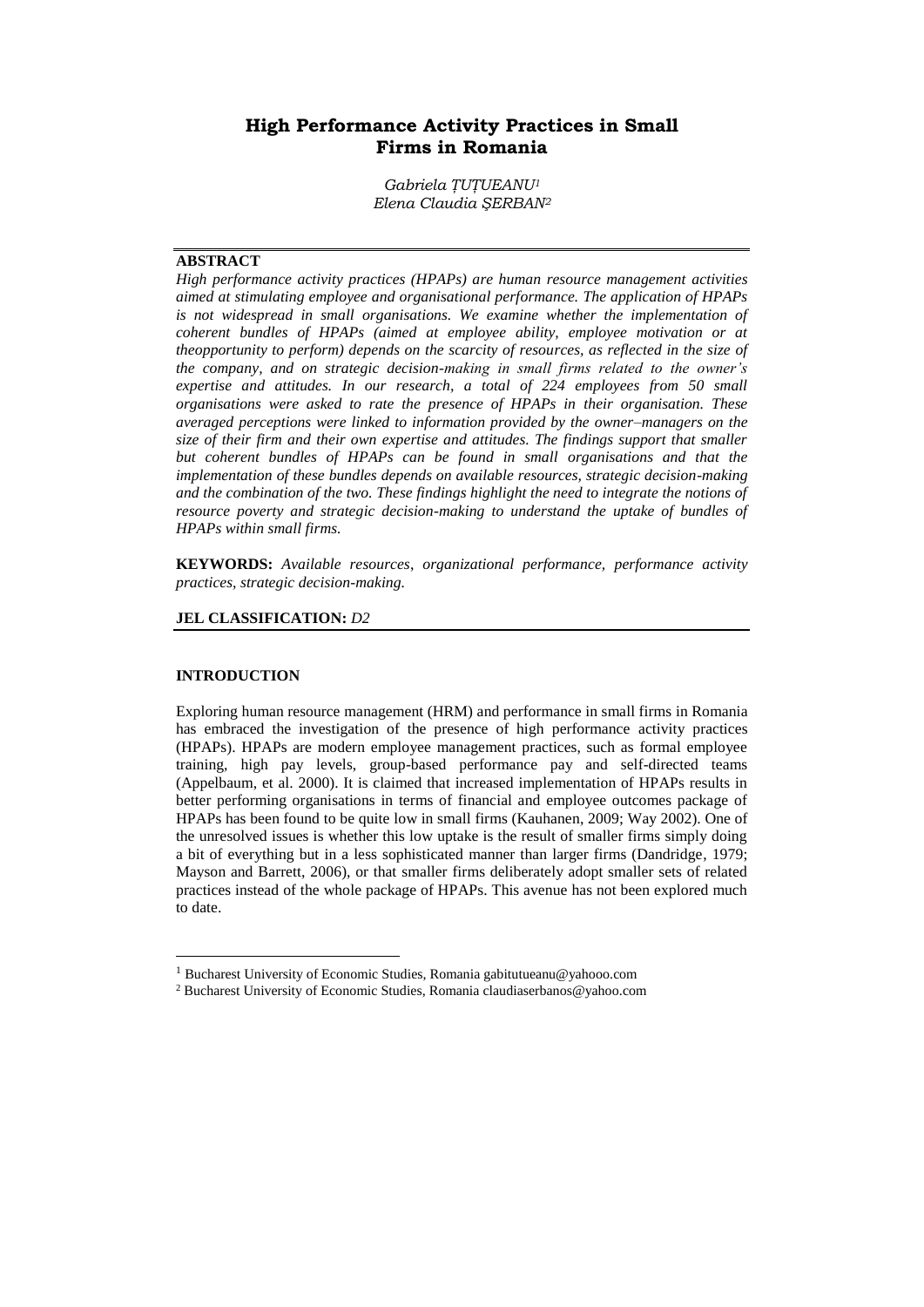In order to understand this issue in greater depth, we turn to the theoretical foundation of HPAPs. Appelbaum, et al. (2000) argued that a combination of three bundles of HR practices is theoretically involved in building a HPAP system (HPAPS). These bundles are: employee ability-enhancing practices (such as training and skill development) (A), employee motivation- enhancing practices (including high pay, career development and top–down information sharing) (M) and practices that give employees the opportunity to go the extra mile (such as employee involvement and teamwork) (O). Together, these are referred to as the AMO model of HPAPs. This concept of focussed bundles of HPAP could advance the debate on HRM and performance in small firms. In the remainder of this paper we focus on two theoretical perspectives on the uptake of bundles of HPAS in small firms. First, we examine the straightforward assumption that the average uptake of ability and motivation practices is less in smaller organisations than in larger firms.

This study adds to the existing knowledge on HRM in small firms in three ways. First, previous research has mostly ignored the distinct performance goals of the three bundles and instead examined the impact of a single, all-encompassing HPAP system. Our intermediate approach, which focusses on smaller bundles, could advance our understanding of the presence of modern employee management practices in small firms. Second, we argue that strategic choice and the availability of resources differ considerably even within a population of micro- and small firms, thereby helping to explain potential variation in the uptake of HPAP bundles in such firm and helping to account for the reported heterogeneity of HRM in small firms (Cassell et al., 2002; Heneman et al., 2000). Finally, a methodological contribution is that we involve both owner–managers of small firms and their employees in our study (i.e. a multi-actor approach). Owner–managers provide information on their own entrepreneurial orientation, their HR vision and their HPAP awareness, while employees rate the presence of HPAPs in the firm.

The outline of the remainder of the paper is as follows. First, we outline HPAP theory and introduce the AMO model as the underlying structure. Next, we introduce the research hypotheses based on the resource-poverty and strategic decision-making perspectives, followed by the research method adopted . This is followed by the Results section and our discussion of the findings.

# **1. THEORETIC REVIEW**

In this section, we provide an overview of HPAP theory to demonstrate how the AMO model that underlies HPWPs can be used to discern three smaller but coherent bundles of HR practices. This overview is followed by a literature review based on (1) the resourcepoverty perspective and (2) strategic choice models, which results in the generation of the hypotheses.

# **1.1. HPAPs and the AMO model**

An HPAP system is conceptualised as the thorough application of only the best practices for HRM (Chadwick, 2010), with the latter considered to be individual HRM practices that have been extensively researched and shown to contribute to the enhancement of employee performance. For example, the use of restrictive selection procedures helps to create a workforce of above-average employees who subsequently deliver a better-than-average work performance. Other well-researched best practices are selfmanaged teams, continuing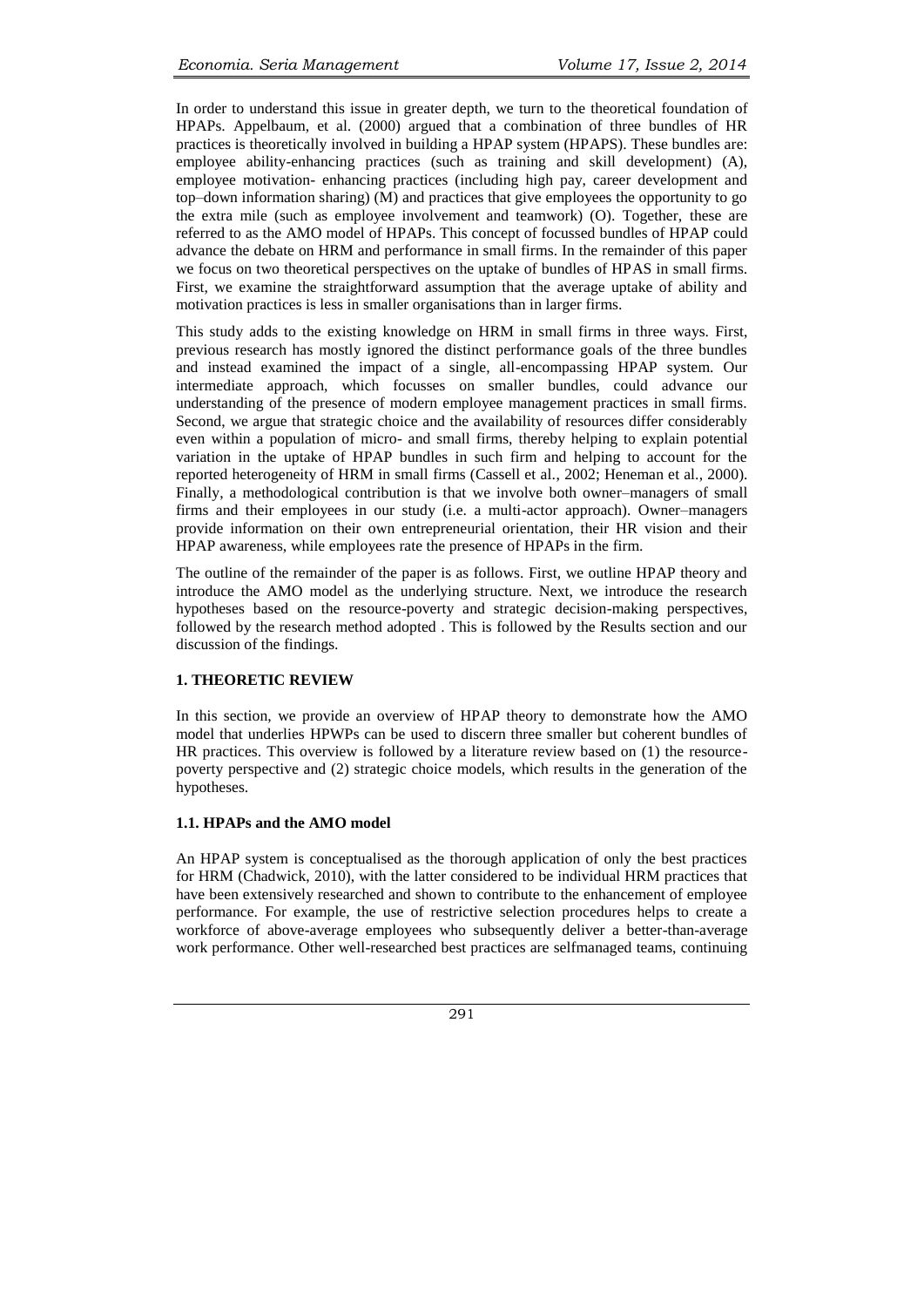education, employee involvement in organisational strategy, team performance- based pay and paying high salaries.

A better understanding of synergy effects within bundles of HR practices can be derived from a closer inspection of the drivers of synergy. A theoretical foundation for this synergy occurring is the AMO model (Boxall and Purcell, 2008). Here, AMO is an acronym for the three elements that together build sustainable employee performance: individual ability (A), motivation (M) and the opportunity to perform (O). Each of these elements is firmly grounded in industrial/organisational (I/O) psychology, work psychology and human capital theory. The 'A' component refers to the individual's ability to perform. Individual abilities strongly predict individual job performance (Schmidt and Hunter, 1998). Theoretically, the ability component is rooted in the psychology and the economic human capital literature (Gerhart, 2007). The 'A' and 'M' components have long been central to individual-level theories concerning job performance (Gerhart, 2007; Vroom, 1964). The additional feature of the AMO model is that it takes account of the work environment in which individuals use their abilities and motivation. As such, the 'O' component of AMO refers to the opportunity to perform. Its theoretical foundation lies in job design theories (Hackman and Oldham, 1980) and in the employee empowerment literature (Gerhart, 2007). Employees who are given autonomy to take workrelated decisions, who work together and share feedback about substantial work goals and who have the opportunity to influence business results experience greater ownership of their work (Spreitzer, 1996).

# **1.2. Resource-poverty perspective**

Related to the resource-poverty perspective, explanations for the low score of small firms on the number of HPAPs present as compared to large organisations have been sought in the costs associated with HPAPs (Sels et al., 2006) and with the concept of informality (Mayson and Barrett, 2006). The explanation based on costs seems straightforward: the size of small firms places constraints on the availability of financial means and the time available to implement advanced HPAPs (Welsh and White, 1981). In larger organisations, the complexity of aligning people to organisational goals increases as there is a greater task differentiation between employees which requires more management (Lawrence and Lorsch, 1967; Mintzberg, 1979). Davila, (2005) found that the largest differences in formalised HR practices were seen in organisations in which the number of employees ranged from one to 30 and in those with more than 75 employees. Few differences in formalisation were observed among firms employing between 30 and 75 employees. This finding underlines the fact that even within a population of micro- and small organisations, the focus of this paper, which is the adoption and elaboration of formal HR practices, does tend to be related to organisation size.

Taken together, these factors suggest that the greater complexity that is characteristic of larger organisations hinders the application of direct control through less resource-intensive informal practice. In combination with the availability of more means, this will lead to the implementation of more formalised HR practices, such as HPAPs, in larger organisations. In terms of the AMO elements of HPAPs, the largest required investments will be in practices related to boosting ability and motivation, since these involve training expenses and high levels of pay.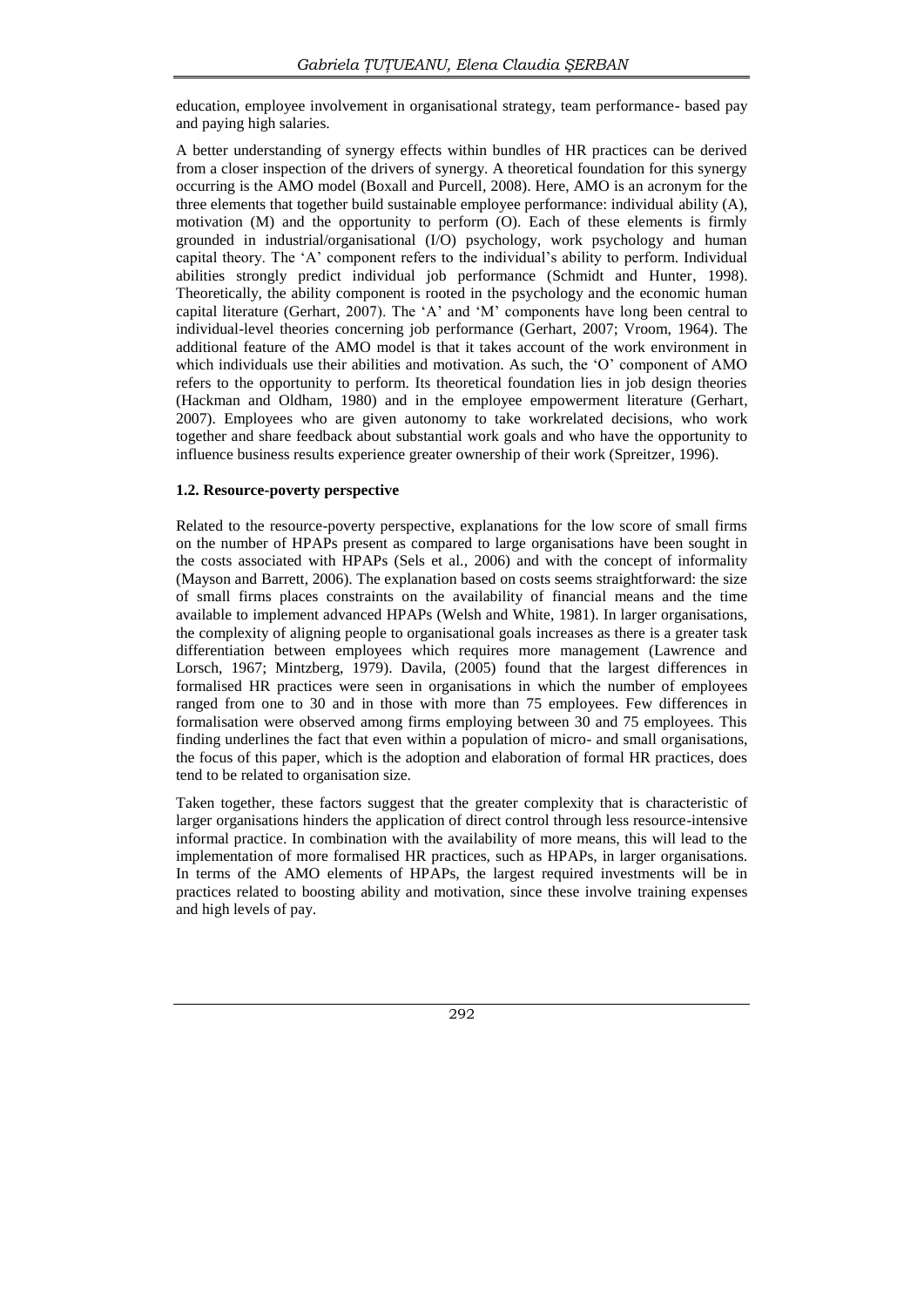# **1.3. Strategic decision in activity**

Although resources needed to implement the more expensive bundles of HPAPs are restricted by firm size, size by itself is insufficient to explain the existence of the different configurations of HPAPs in comparable firms (Lacoursie`re et al., 2008). As our second theoretical perspective, we focus on the strategic choice of the entrepreneur. Indeed, when asked, small firm entrepreneurs commonly indicate that they critically evaluate the introduction and use of HR practices against the situation and needs of their firm (Drummond and Stone, 2007). Together, these arguments illustrate that the decision of whether or not to implement HPAPs is as much a strategic choice as it is a result of resource constraints.

In the next section, hypotheses are developed for the second argument, which is the concept that small firm entrepreneurs adopt bundles of HPAPs depending on attitudinal and knowledge-related processes that intervene in the diagnosis and in the resources evaluation made by the entrepreneur as to whether a firm problem justifies the (partial) implementation of HPAPs. Depending on the entrepreneurial orientation, HR vision and bestpractice awareness of the entrepreneur, this may lead to the uptake of different HPAP bundles.

# *1.3.1 Entrepreneurial orientation*

Small business owners who demonstrate an entrepreneurial orientation look to implement growth-oriented activities (Kim and Mauborgne, 1997). HRM initiatives need to be viewed from the owner's desire to lead the firm forward by achieving financial results and company growth. While entrepreneurs are characterised by a strong drive and high motivation, their success also depends on their ability to create a strong core team comprising motivated, capable and market-oriented individuals-entrepreneurs expect nothing less from the people they work with (Kuratko, 2007).

It was apparent that rapid-growth firms depend heavily on the abilities and efforts of their employees to maintain their growth-oriented strategies. This leads to our second hypothesis:

Hypothesis 2 In firms where the owners have a greater entrepreneurial orientation, employees will perceive more activities related to boosting employee ability.

# **2. RESEARCH METHOD**

# **2.1 Procedure and sample**

According to Romanian guidelines, an organisation is categorised as small when it has fewer than 50 employees and its annual turnover is less than  $E10$  million (European Commission, 2005). Using these criteria, 58 organisations in a Romanian local business network were approached, of which 50 agreed to participate, which is a 94% response rate. About half of the organisations operated in the service sector (for example, as financial advisors, an advertising agency or a printing office); the others were in the construction industry (for example, in building, plumbing, stage building). The organisations employed an average of 26 people.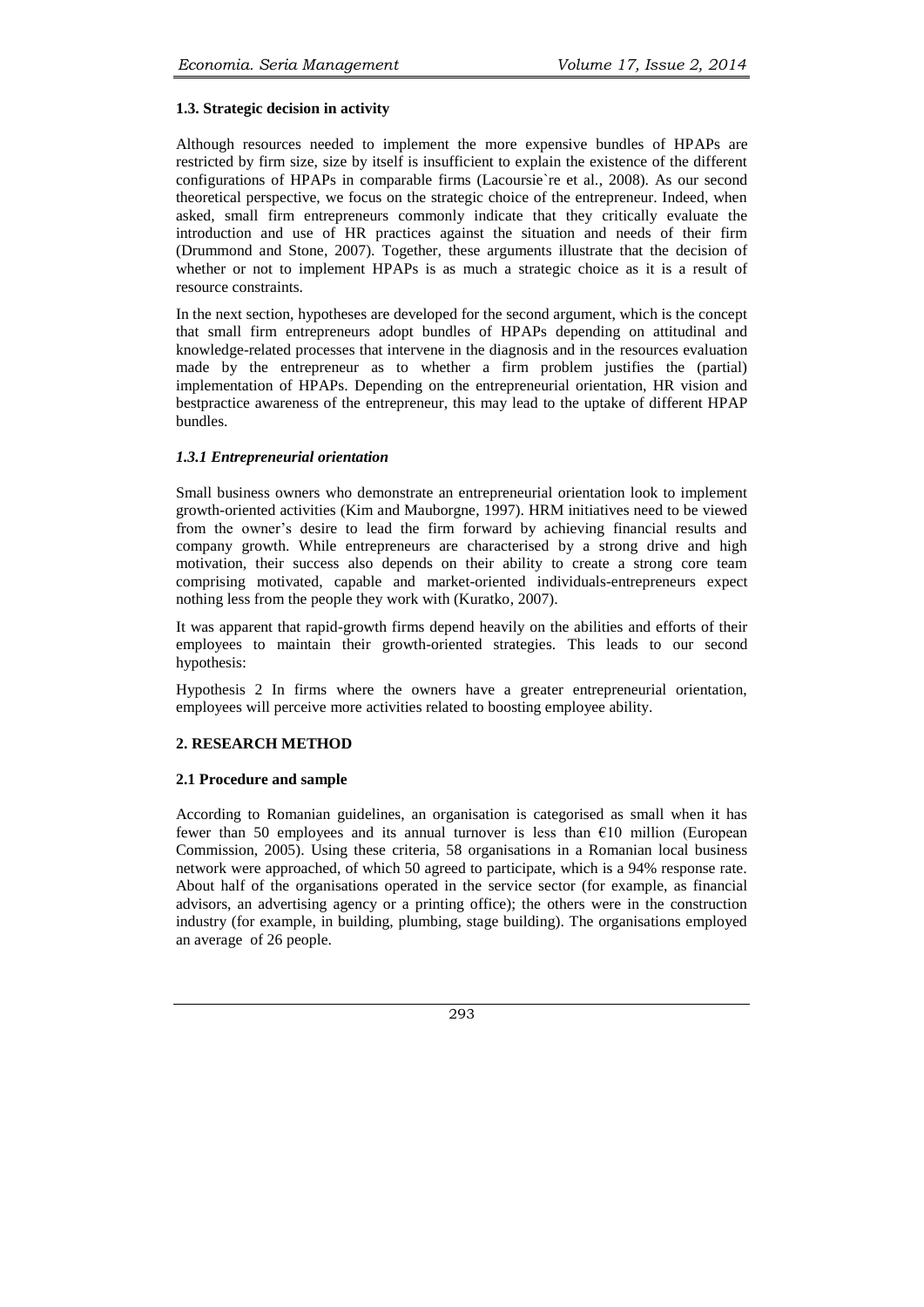Data were obtained using questionnaires to test our hypotheses. Most HRM studies use HR managers as respondents but, given concerns related to single-rater bias (Gerhart et al., 2000) and the reality that in small organisations the entrepreneur has an important role in shaping HRM (Cassell et al., 2002), it was considered important to test the hypotheses with data from both entrepreneurs and employees of independent small organisations. For these reasons, two questionnaires were developed: one for the entrepreneurs and one for their employees. Entrepreneurs were asked to provide information about best-practice awareness, innovative HR and entrepreneurial orientation and about the sector, the age and the size of the organisation. Once the consent of the entrepreneur of an identified company had been secured, the questionnaires for the entrepreneurs were distributed by mail with intensive telephone follow-up. In the covering letter to this survey, the entrepreneur was asked to distribute the employee questionnaire to five employees who were representative of the organisation, who were then asked to provide data on perceived HPAPs.

In total, survey data from 211 employees, all working in the 50 small organisations whose entrepreneurs had agreed to participate, were collected. About 81% of the entrepreneurs were male, and their average age was 42 (SD 8.34) years. The majority of the entrepreneurs had at least a bachelor's degree. The employees had an average age of 39 (SD 10.40) years and were predominantly male (63%). In terms of education, 39% of the employees had at least a bachelor's degree.

### **2.2 Measures in entrepreneurial orientation**

Given that we were interested in the orientation of the entrepreneur, we asked the extent to which the various statements applied to their way of managing the organisation. This scale contains items on innovation, proactiveness and risk-taking. In line with Lumpkin and Dess, (2001) and Stam and Elfring, (2008), we replaced the original Covin and Slevin, (1989) question that asked whether an organisation prefers to 'undo competitors' or to 'live and let live', with an itemasking whether the organisation 'has a strong tendency to follow the leader' or to 'be ahead of other competitors' in introducing new products and services, as a way of measuring proactiveness rather than competitive aggressiveness. All of the items were composed of pairs of opposing statements, with a seven-point response scale between these two extremes. The Cronbach's alpha for this nine-item scale was 0.84.

### *2.2.1 Best-activity awareness*

Best-practice awareness was measured by calculating a knowledge ratio. The degree to which entrepreneurs agreed with HR research findings was assessed using 12 true/false questions designed to be either consistent or inconsistent with research findings on various HRM activities (management, staffing, participation in decision-making, performance appraisal, teamwork, compensation) (Rynes et al., 2002). We selected these 12 (of 35 available) statements because these were the most applicable to the research context and because we expected owners to have various levels of knowledge about them.

Reflecting the research setting, one item was reworded. We replaced the original item stating that: 'In order to be evaluated favourably by line managers, the most important competency of HR managers is the ability to manage change' to 'The most important competency of entrepreneurs is the ability to manage change'. A knowledge ratio was computed for each entrepreneur (correct answers divided by 12). The original statements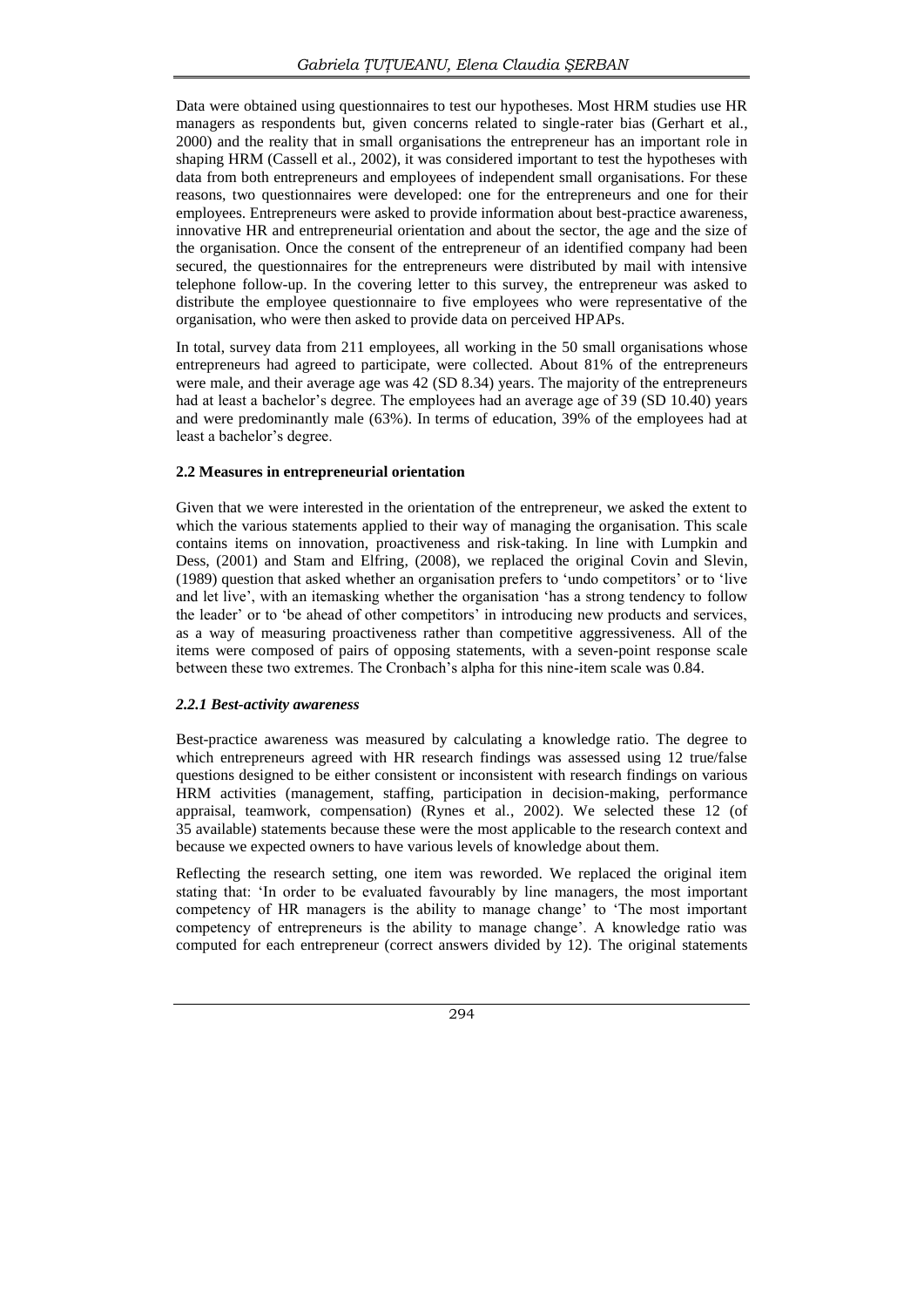were translated from English into Dutch. The Dutch version was back-translated to English by a native speaker; differences were discussed and adjustments made where necessary.

To measure the degree of innovation in the organisation's HR strategy, we used two items drawn from Colbert et al. (2005), which were based on Miles and Snow's (1978) strategic typology. The first item reflects an analyser approach: 'We adopt new human resource practices shortly after they have been tried by other companies'. The second item reflects a prospector approach: 'We are often the first to adopt new or innovative HR practices'. Entrepreneurs were asked to rate their HR strategy on a five-point scale  $(1 - \text{'strongly})$ disagree' to  $5 = 'strongly agree')$  with these two statements.

As an indicator of organisational size, we used the number of employees in the organisation.

# *2.2.2 Bundles of HPAPs*

The first item reflected the willingness of their organisation to develop their employees (Boselie 2002), three items focused on the amount of internal and external trening offered by the organisation (Den Hartog and Verburg, 2004; Boselie, 2002) and the final item concerned the willingness of the organisation to develop employee skills. The resulting Cronbach's alpha for this scale was 0.80. Our measure of HPAPs related to employee motivation included six items. Two items focussed on rewards in order to measure the extent to which the organisation paid above-average salaries and the existence of benefits over and above wages (Den Hartog and Verburg, 2004), one item was included that measured the presence of career plans for employees (Den Hartog and Verburg, 2004) and, as a final indicator, three items focussed on the extent of information sharing within the company (Den Hartog and Verburg, 2004). The scale showed good reliability (Cronbach's alpha 0.72).

A further five items reflected those HPAPs that focus on providing employees with opportunities to perform (Boselie 2002). The first two items concerned autonomy in on-thejob decision-making and focused on the amount of autonomy in work planning and in investing in new materials and technology. The next two items provided indications of the extent of participation in work meetings and in policy-making. A final item addressed teamwork. Cronbach's alpha for this scale was 0.67.

A confirmatory factor analysis revealed that the hypothesised three-factor model (ability, motivation and opportunity) fit the data significantly better than a one-factor model in which all items were loaded onto a single factor  $[D_v2(3) = 78.74; p\backslash0.05]$ . These results support the classification of HPAPS into ability-, motivation- and opportunity-focussed practices.

To support the aggregation of the individual perceptions of HPAPs into organisation-level scores, we examined certain aggregation statistics: the interrater agreement index  $[Rwg(i);$ James et al. 1984] and two interrater reliability indices (ICC1 and ICC2; Bliese, 2000). Provided the Rwg(j) and ICC2 values are above 0.70, there is considered to be sufficient justification for aggregation (Klein et al. 2000). The ICC2 values for the three HRM bundles were 0.84, 0.82 and 0.80, respectively, and the corresponding  $R_{wg}(j)$  values were 0.84, 0.83 and 0.81. The ICC1 values for the HRM bundles were 0.51 (ability), 0.49 (motivation) and 0.46 (opportunity), indicating in each case that about half of the variance in the HPAPs is attributable to organisational membership.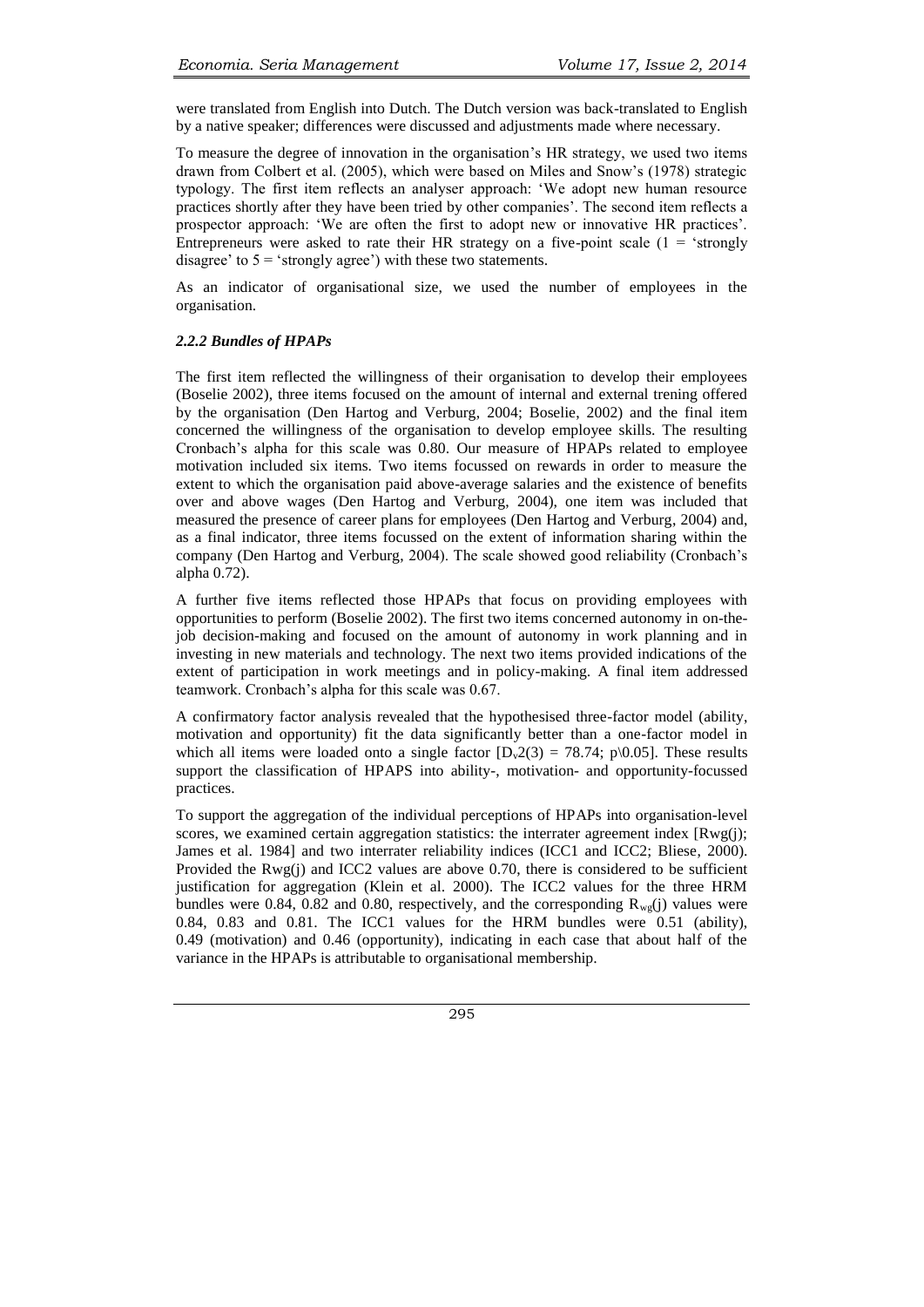We controlled for organisation age (the number of years since start-up) and industry (service sector vs. construction industry) in the analyses because these control variables may influence relationships between agency factors, size and HPAPs (Aldrich 1999; Cassell et al. 2002; Chandler and McEvoy 2000).

### **2.3 Data analysis**

The analyses for Hypotheses 1–4B involved regression methods. For each HRM bundle (ability, motivation and opportunity), three analyses were performed predicting HRM intensity, depth and scope. We started by testing the effect of owner characteristics and size on the three HRM bundles [Model (M) 1]. Next, we tested the hypothesised interaction between owner characteristics and size on the three HRM bundles (H3 and H4). Here we followed the procedures proposed by Baron and Kenny, (1986) and Aiken and West, (1991). To compute interaction terms we standardised the predictors, namely, the owner characteristics and the size measure, and then multiplied these standardised values to compute the interaction terms. These interaction terms were then incorporated into the main effect model (M2) (for opportunity practices, interaction effects were modelled separately).

Given the relatively small sample size and to gain a clear indication of the relationships involved, we applied a bootstrapping procedure (involving the creation of 2,000 bootstrap samples) using AMOS 6 (Arbuckle, 2006) for M1 and M2. The significance of the effects was determined by comparing the probability level (p) from the bootstrapping results (biased corrected percentile method) at a significance level of 0.05 (one-tailed significance test). All the analyses were performed at the organisational level of analysis.

### **3. RESULTS**

Table 1 shows the means, standard deviations and correlations among the studied variables for the complete sample. As can be seen from Table 1, the mean scores of the three bundles of HPAPs differ. Practices stimulating motivation are less widely implemented than opportunity-creating practices, which are in turn implemented less often than practices that enhance ability. The three elements of HPAPs are moderately correlated with each other (between 0.30 and 0.44). Table 1 further shows that the three approaches to perceiving the bundles of HPAPs (intensity, scope and depth) are moderately to highly correlated (0.27–0.83) with each other. As regards best-practice awareness, the mean score was 0.61, indicating that the entrepreneurs on average correctly answered 61% of the HRM knowledge items. Significant correlations were found between

entrepreneurial orientation, best-practice awareness, organisation size and the perceived use of ability, motivation and opportunity practices.

Our investigation of the influence of organisation size (Hypothesis 1) revealed a positive effect between organisation size and both ability and motivation practices (but not in terms of depth). The effects were between 0.36\*\* and 0.66\*\*, indicating that employees in smaller organisations perceive fewer ability and motivation practices. As such, Hypothesis 1 is largely confirmed. The next three hypotheses all concerned the influence of owner characteristics on the presence of bundles of HPAPs in the firm.

Hypothesis 2 posited a positive relationship between entrepreneurial orientation and the use of ability practices. Employees perceive more practices related to ability in firms where the owners have a greater entrepreneurial orientation (scope  $b = 0.18^*$ ). Hence, Hypothesis 2 was confirmed.

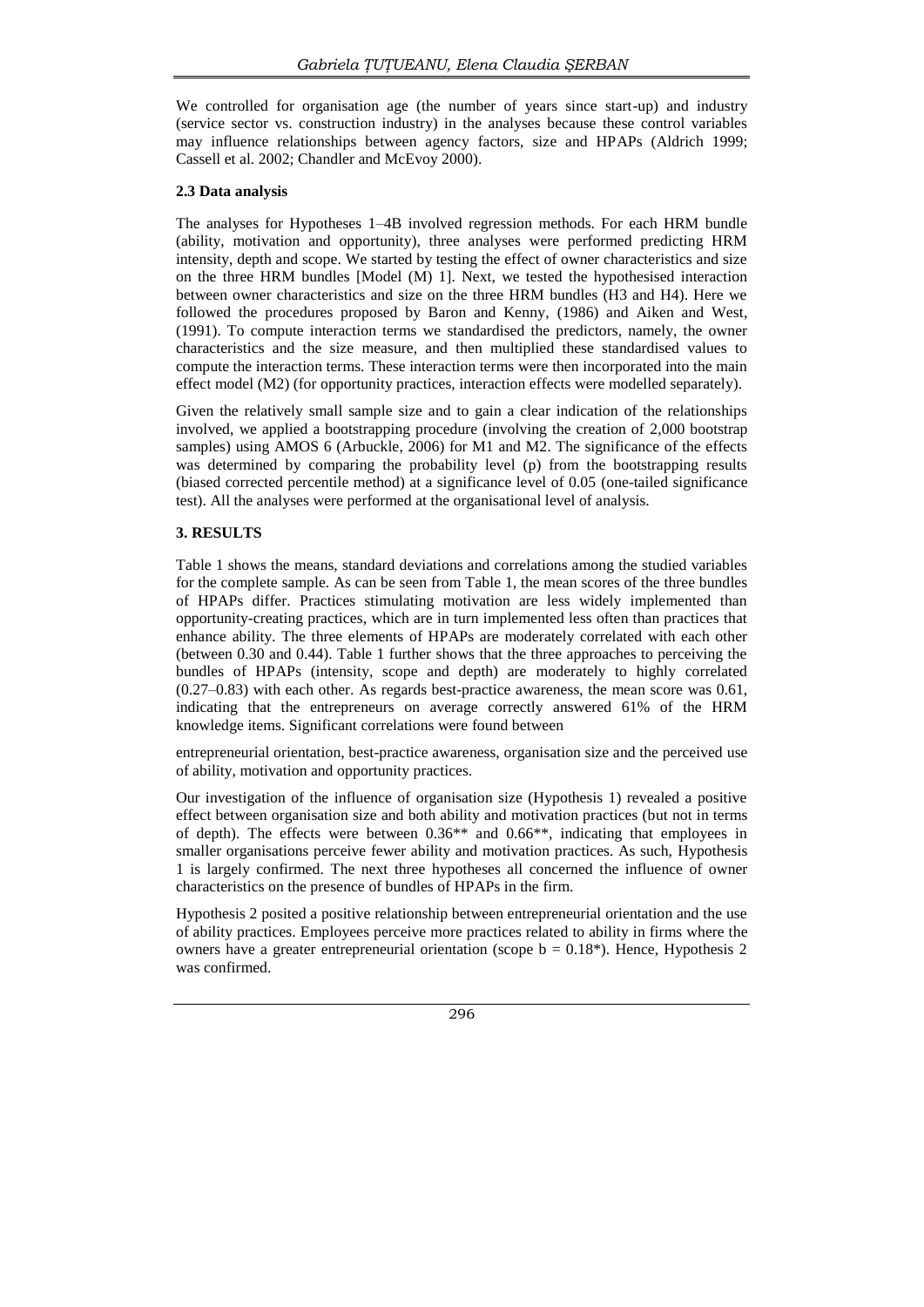A second owner characteristic concerned bestpractice awareness (Hypothesis 3). Best-practice awareness was positively related to opportunity practices (in terms of intensity  $b = 0.34**$ , scope  $b = 0.28**$ , M1), thereby supporting Hypothesis 3A. The relationship between best-practice awareness and opportunity practices (intensity and depth) was found to strengthen with size  $(\beta = 0.26^*$  and  $\beta = 0.40^{**}$ , respectively). To further illustrate the effect of size on the link between bestpractice awareness and opportunity practices, we have shown the significant interactions in our disscusion. Following Aiken and West, (1991) simple slopes of the effects of the best-practice awareness on opportunity practices are represented for organisations that are small (one standard deviation below the mean) versus relatively large (one standard deviation above the mean).

In the larger organisations, there is the expected positive association between best-practice awareness and opportunity practices. However, in small organisations the relationship between best-practice awareness and opportunity practices is slightly negative. Finally, we tested the significance of the simple slopes of regression lines at 1 SD above and below the mean of organisation size (Aiken and West, 1991). The test confirmed the positive relationship between best-practice awareness and opportunity practices for larger organisations (b =  $0.58**$  and b =  $0.65**$ , respectively). For small organisations, the negative relationship between bestpractice awareness and opportunity practices was nonsignificant.

| Variable                                                                                                                                                                                                                                                                                                                                                    | Mean        | Standard<br>deviation |                | $\overline{2}$  | 3         | 4         | 5               | 6       | 7              | 8            | 9                 | 10                         | 11                          | 12   | 13               | 14      |
|-------------------------------------------------------------------------------------------------------------------------------------------------------------------------------------------------------------------------------------------------------------------------------------------------------------------------------------------------------------|-------------|-----------------------|----------------|-----------------|-----------|-----------|-----------------|---------|----------------|--------------|-------------------|----------------------------|-----------------------------|------|------------------|---------|
| 1. Industry                                                                                                                                                                                                                                                                                                                                                 |             |                       |                |                 |           |           |                 |         |                |              |                   |                            |                             |      |                  |         |
| 2. Organisation size                                                                                                                                                                                                                                                                                                                                        | 26.47       | 14.8                  | $**-0.42$      |                 |           |           |                 |         |                |              |                   |                            |                             |      |                  |         |
| 3. Organisation age                                                                                                                                                                                                                                                                                                                                         | 22.11       | 11.1                  | **-0.25 **0.31 |                 |           |           |                 |         |                |              |                   |                            |                             |      |                  |         |
| 4. Entrepreneurial orientation                                                                                                                                                                                                                                                                                                                              | 4.82        | 0.98                  | 0.03           | $**0.32$        | $-0.1$    |           |                 |         |                |              |                   |                            |                             |      |                  |         |
| 5. Best-practice awareness                                                                                                                                                                                                                                                                                                                                  | 0.61        | 0.16                  | $-0.1$         | $**0.29$        | 0.04      | 0.17      |                 |         |                |              |                   |                            |                             |      |                  |         |
| 6. Innovative HR                                                                                                                                                                                                                                                                                                                                            | 2.72        | 0.77                  | $-0.01$        | $-0.12$         | 0.09      | 0.06      | $**-0.35$       |         |                |              |                   |                            |                             |      |                  |         |
| 7. Ability intensity                                                                                                                                                                                                                                                                                                                                        | 3.23        | 0.67                  | **-0.42 **0.62 |                 | 0.02      |           | **-0.33 **-0.31 | $-0.07$ |                |              |                   |                            |                             |      |                  |         |
| 8. Ability scope                                                                                                                                                                                                                                                                                                                                            | 4.17        | 0.63                  |                | $**-0.4$ **0.72 | 0.18      | $**-0.41$ | 0.21            | 0.23    | $**0.77$       |              |                   |                            |                             |      |                  |         |
| 9. Ability depth                                                                                                                                                                                                                                                                                                                                            | 1.16        | 0.8                   | **-0.29 **0.33 |                 | $-0.14$   | 0.16      | 0.21            | $-0.15$ | $**0.83$       | $*$ $(0.44)$ |                   |                            |                             |      |                  |         |
| 10. Motivation intensity                                                                                                                                                                                                                                                                                                                                    | 2.85        | 0.57                  | $-0.1$         | $**0.26$        | $-0.17$   | 0.02      | 0.17            | 0.09    | $*$ $*$ 0.44   |              | $*$ 0.45 $*$ 0.48 |                            |                             |      |                  |         |
| 11. Motivation scope                                                                                                                                                                                                                                                                                                                                        | 4.55        | 0.8                   | **-0.25 **0.45 |                 | 0.06      | 0.15      | 0.21            | 0.18    | $**0.59$       | $**0.65$     |                   | $*0.28$ **0.78             |                             |      |                  |         |
| 12. Motivation depth                                                                                                                                                                                                                                                                                                                                        | 1.09        | 0.85                  | $-0.06$        | 0.05            | $-0.14$   | $-0.06$   | $-0.03$         | 0.22    | $**0.26$       | 0.2          |                   | **0.40 **0.82              | $**0.43$                    |      |                  |         |
| 13. Opportunity intensity                                                                                                                                                                                                                                                                                                                                   | 3.04        | 0.53                  | 0.1            |                 | $**-0.45$ | 0.19      | $**0.31$        |         | $-0.15$ **0.38 |              |                   | $0.16$ ** $0.47$ ** $0.82$ | 0.18                        | 0.11 |                  |         |
| 14. Opportunity scope                                                                                                                                                                                                                                                                                                                                       | 4.33        | 0.54                  | 0.09           | 0.17            | $**-0.33$ | 0.23      | 0.18            | 0.13    | $**0.34$       |              |                   |                            | **0.38 **0.34 **0.82 **0.41 |      | $0.13$ ** $0.67$ |         |
| 15. Opportunity depth<br>$\mathbf{M}$ $\mathbf{A}$ $\mathbf{A}$ $\mathbf{A}$ $\mathbf{A}$ $\mathbf{A}$ $\mathbf{A}$ $\mathbf{A}$ $\mathbf{A}$ $\mathbf{A}$ $\mathbf{A}$ $\mathbf{A}$ $\mathbf{A}$ $\mathbf{A}$ $\mathbf{A}$ $\mathbf{A}$ $\mathbf{A}$ $\mathbf{A}$ $\mathbf{A}$ $\mathbf{A}$ $\mathbf{A}$ $\mathbf{A}$ $\mathbf{A}$ $\mathbf{A}$ $\mathbf{$ | 0.93<br>مله | 0.72<br>$\sqrt{2}$    | 0.1            | $-0.1$          | $**-0.35$ | 0.03      | 0.22            | $-0.13$ | $**0.28$       | 0.01         | $**0.42$          | 0.24                       | 0.04                        |      | $0.24$ ** $0.83$ | $*0.27$ |

**Table 1 Descriptives**

Note: \*\*  $p(0.05; * p(0.10))$ 

#### *Source:* made by author

Following Aiken and West (1991) relationship between innovative HR and motivation scope is positive in small organisations. In comparison, in larger organisations, the relationship between innovative HR and motivation scope is only slightly positive. We tested the significance of the simple slopes of regression lines at 1 SD above and below the mean of organisation size (Aiken and West, 1991). These results largely confirm Hypothesis 3B. Further, moderate support was found for Hypothesis 4A, which argued that employees would perceive more of all elements of an HPAP (ability, motivation and opportunity practices) in firms where the owners adopted an innovative HR strategy. Our results show that an innovative HR strategy is positively related to the scope dimension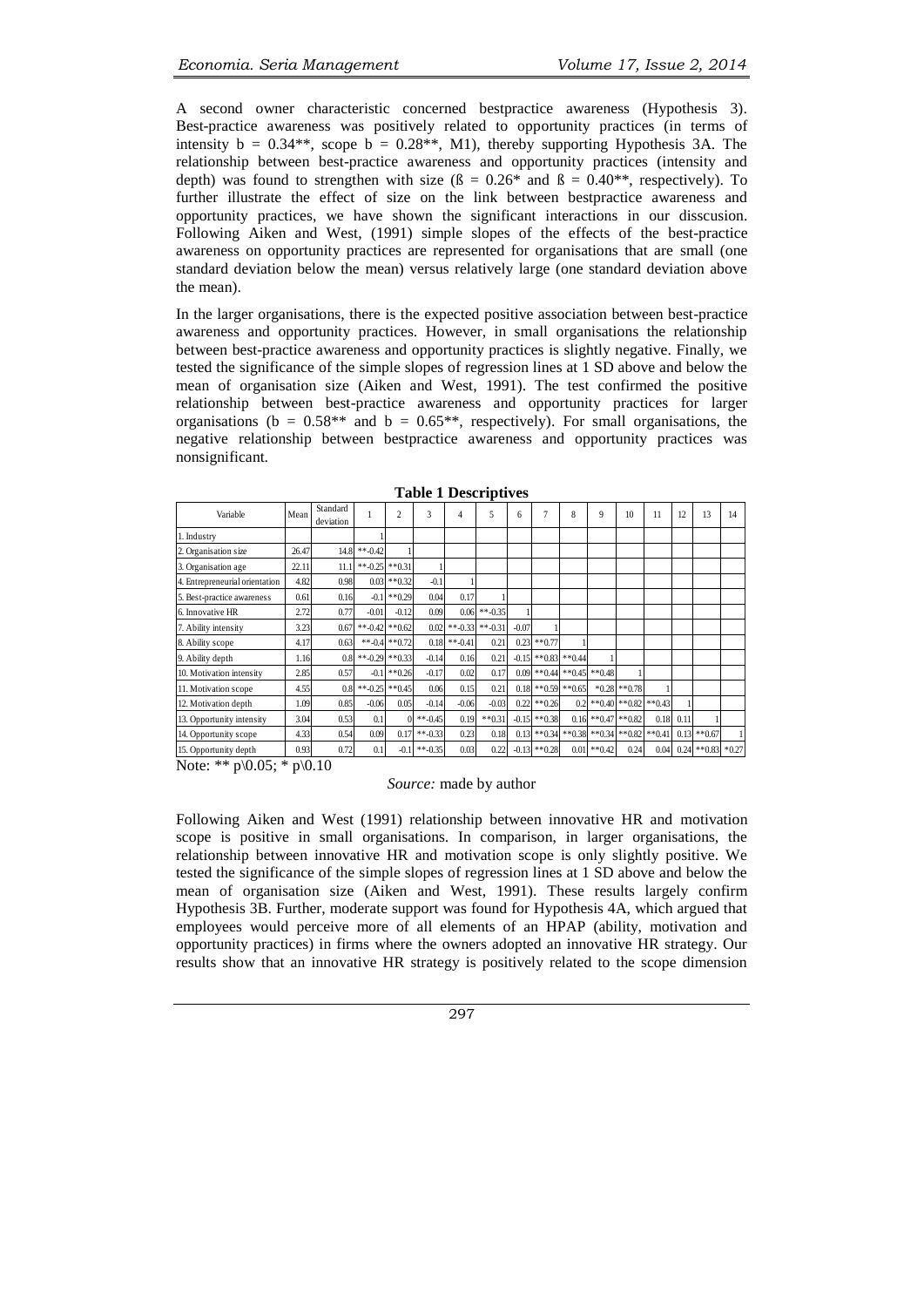(ability  $b = 0.31$ <sup>\*\*</sup>, motivation  $b = 0.25$ <sup>\*</sup>; opportunity  $b = 0.26$ <sup>\*</sup>), indicating that employees in firms where the owners have a more innovative HR strategy do perceive ability, motivation and opportunity practices to be more widely applied than their peers in firms where the owner has a less innovative HR strategy. However, the intensity and the depth of HPAPs seemed to be unrelated to an innovative HR strategy. Finally, only moderate evidence was found to support Hypothesis 4B, i.e. only one significant interaction effect was found. The relationship between innovative HR and motivation scope was stronger in smaller firms than in larger firms ( $b = -0.26$ <sup>\*</sup>).

| Variable                    | Intensit  | Scope          | Depth     |  |
|-----------------------------|-----------|----------------|-----------|--|
|                             | M1        | M <sub>1</sub> | M1        |  |
| Industry                    | $* -0.25$ | $-0.14$        | $-0.2$    |  |
| Organisation age            | $-0.2$    | $-0.07$        | $**-0.27$ |  |
| <b>Size</b>                 | $**0.53$  | $**0.66$       | 0.28      |  |
| Entrepreneurial orientation | 0.15      | $*0.18$        | 0.06      |  |
| Innovative HR               | 0         | $*0.31$        | $-0.09$   |  |
| R2                          | 0.18      | 0.67           | 0.22      |  |

| Table 2 Overview of regression models predicting ability |  |  |
|----------------------------------------------------------|--|--|
|----------------------------------------------------------|--|--|

*Source:* made by author

Interaction effect between best-practice awareness and size (M2) was non-significant for scope and smaller organisations ( $b = 0.59$ \*\*); for larger organisations the relationship between innovative HR and motivation scope was non-significant. These results partially confirm Hypothesis 4B (for the scope of motivation practices).

#### **4. Discussion**

Research into HRM and performance in small firms has embraced the search for HPAPs without really considering the suitability of this model in the context of small firms. In order to advance the discussion on the presence of HPAPs in small firms, we have looked into the probability that small firms adopt smaller sets of related practices instead of the whole package of HPAPs. The AMO model provided a theoretical rationale for the distinction of three smaller bundles of best practices aimed at employee ability (A), motivation (M) and the opportunity to perform (O). In a study of 50 small organisations (employing between 6 and 49 employees) and a total of 211 employees, we indeed found variation in the presence of the three bundles. This finding emphasises that in studies of best practices, justice is not served by looking only for complete systems of HPAPs and not considering possible alternative strategic applications of best practices. Looking into explanations for this variation, we addressed two complementary perspectives: resource poverty and strategic decision-making. In our study, fewer ability and motivation practices were reported by our sample of employees working in the smaller firms (Hypothesis 1). The costs involved in implementing formal training (A), career paths and high salaries (M) can be substantial and particularly difficult to shoulder by smaller firms (Sels et al., 2006). In addition, the greater organisational complexity of larger firms and the increased difficulty in these firms to maintain direct control through an informal approach will lead to the implementation of more formalised ability and motivation practices (Mayson and Barrett, 2006). Notably, the scope (i.e. the number of different practices) and the intensity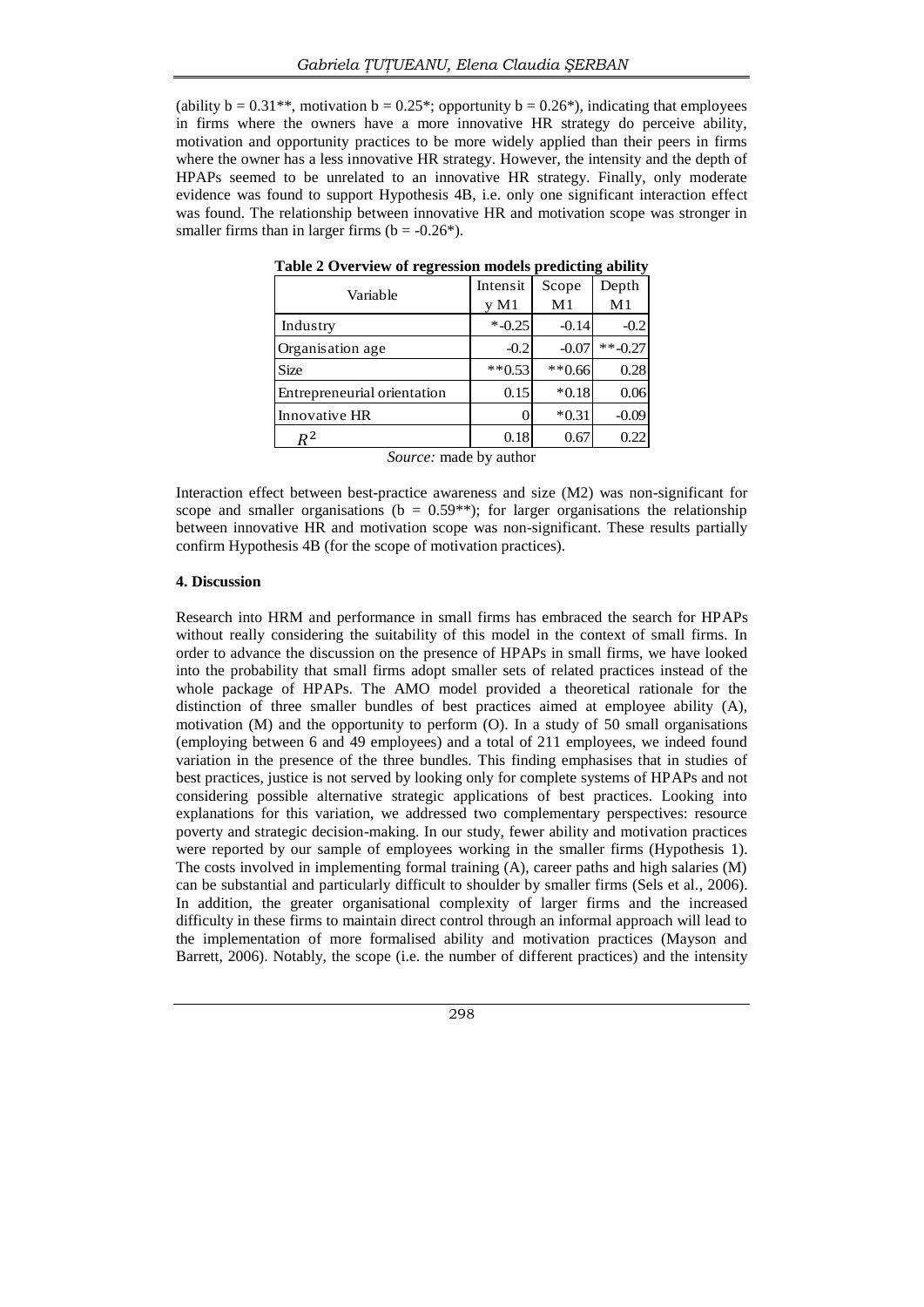of application (i.e. the proportion of employees covered by these practices) of the ability and motivation bundles were related to organisational size such that, although these practices were present, they did not necessarily apply to all employees.

However, size alone did not explain all of the variation in the AMO bundles in small firms.

Another finding further illustrates that size alone is not enough to explain the absence or presence of HPAPs. Entrepreneurs who aim to be 'innovative' in their HR strategy can be expected to lead in terms of demonstrating the use of all dimensions of HPWPs. Indeed, employees of such 'innovative' entrepreneurs reported a greater scope associated with each of the three AMO bundles, indicating that these employees perceived that more practices from each of the AMO bundles were present in their firms, although these practices were not necessarily applied to all employees (Hypothesis 4A). In addition, our findings indicate that the relationship between the owner's preference for innovative HR and the scope of motivation practices was most prominent in smaller organisations. This means that in smaller organisations, employees of entrepreneurs with an innovative HR strategy were more likely to report the presence of above-average salaries, financial rewards, formal career plans and company communication. In larger firms, the relationship was less prominent, indicating that it is not merely the greater availability of financial means that facilitates the implementation of motivation practices. This partially confirms Hypothesis 4B. This finding is counter-intuitive, since motivation practices involve pay-related incentives that are considered to be expensive for small firms. Hence, it raises a question about innovativeness in relation to company performance.

Entrepreneurs claiming to be innovative in terms of HR only implement related practices for some employees, rather than working on the basis that providing these practices to all employees would enhance their performance. This raises the question as to whether pursuing modern management practices (such as HPAPs) without reflecting on performance considerations is indeed, as Paauwe and Boselie (2005) put it, 'pursuing best practices in spite of performance'. Overall, the findings highlight the fact that implementing all the AMO elements of HPAPs can be at odds with the resources of a small firm. In addition, we found that the entrepreneurial orientation, the awareness of best practice and the HR innovativeness of owner–managers lead to different preferences when HPAPs are being adopted.

### **4.1 Contributions**

The present focus on smaller bundles of strategic combinations of HR practices provides a fruitful and promising approach to investigating HPAPs in small organisations. Hence, the first contribution concerns the investigation of three bundles of HR practices. Much of the theoretical development related to HPAPs has evolved around the AMO model, but without truly considering the diverse performance goals of the practices involved in the bundles (Boxall and Macky, 2009). The findings presented in this paper illustrate the importance of considering the general notion of resource poverty (given by the size of the organisation) in combination with strategic decision-making models in the framework of HRM investment in small firms. The study shows that the expertise and attitudes of the owner–manager inform the decision-making processes concerned with the implementation of HPAPs in small firms, over and above restrictions caused by limited financial resources and time constraints (both of which tend to become less problematic with increases in organisation size). Interestingly, the three characteristics of the owner–manager considered (best-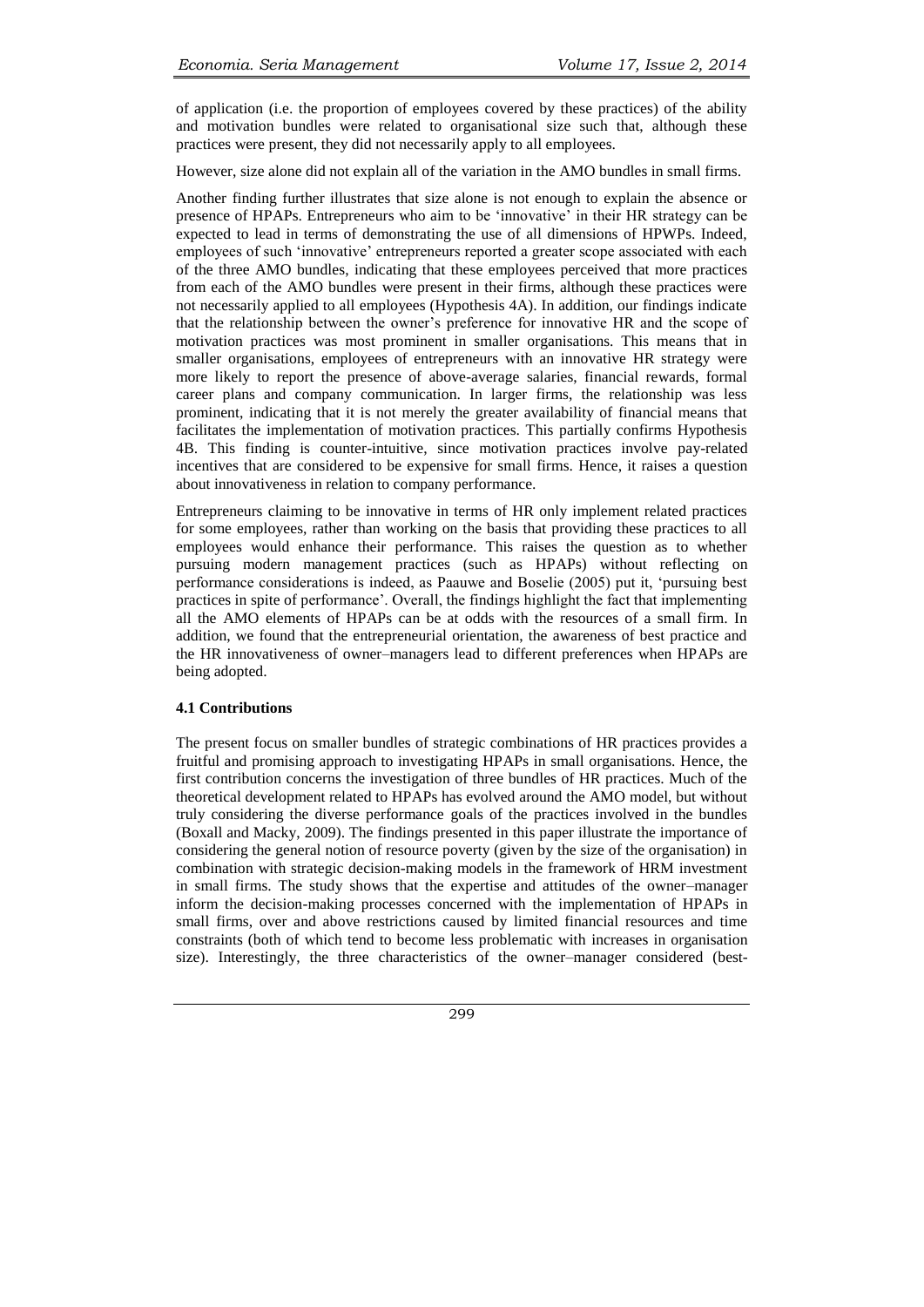practice awareness, entrepreneurial orientation and the desire to have innovative HR practices) were shown to be related to the presence of HPAPs in various ways. As such, the human capital of an owner– manager indeed warrants consideration when researching HRM in small firms. Moreover, the findings indicate that the effect of best-practice awareness and the desire to have innovativeHRpractices interact with the availability of resources (the size of the small firm).

The mechanisms that cause these interactions can be explained by a strategic choice perspective. Overall, our research confirms that resource poverty and decision-making factors are both related to the uptake of different HR bundles. Another contribution involves the measurement of HPAPs. Research into HRM in small firms has struggled with the question of how to measure HR practices. Given the small number of employees, practices are often informal, or they apply to only a few employees (de Kok and Uhlaner, 2001). In addressing these measurement issues, we evaluated the presence of the AMO elements in three ways: their intensity, their scope and their depth. An example of the strength of this approach is shown by our finding that the level of innovative HR was only related to the ability, motivation and opportunity bundles, as hypothesised, in terms of scope. Although more practices related to each of the AMO bundles are reported by employees of innovative entrepreneurs, not all employees benefit equally from these practices as they only apply to a few employees. The depth measure of an AMO bundle reflects the number of practices that are applied to all employees. Here we found a negative relationship between the age of the firm and the depth of use of ability practices, indicating that older organisations are more selective in which employees can enjoy ability practices. One possible explanation for this finding is that in the younger organisations the building of the core group of employees is still crucial (Aldrich 1999).

A final contribution concerns the use of multisource data obtained from both owner– managers and employees of small firms in our study (i.e. a multiactor study). This design has enabled us to investigate whether the implementation of HR practices is related to the expertise and knowledge of entrepreneurs while ensuring that common method variance does not bias our results.

### **4.2 Limitations**

This research has several limitations. First, the sample was quite small and was focussed on a geographically concentrated group of small firms. Due to their geographical proximity, some characteristics of the sample, such as their labour market and employment legislation, can be assumed to have been uniform.

However, the advantages of sample homogeneity may come at the cost of being able to generalise the findings. Nevertheless, despite its small size, the sample did provide sufficient variation in both the use of HPAPS and in the hypothesised predictors of high performance work bundles.

Although we used employee perceptions as indicators of the presence of HPAPs in their firms, the sample of respondents was determined by the contact person in the organisation (usually the manager/ entrepreneur). Despite high intra-class correlations which indicate that the averaged perceptions are reliable, it is possible that the samples are not representative of all employees in each organisation. However, the procedure of using multiple respondents in each firm and drawing on multiple actors (employees and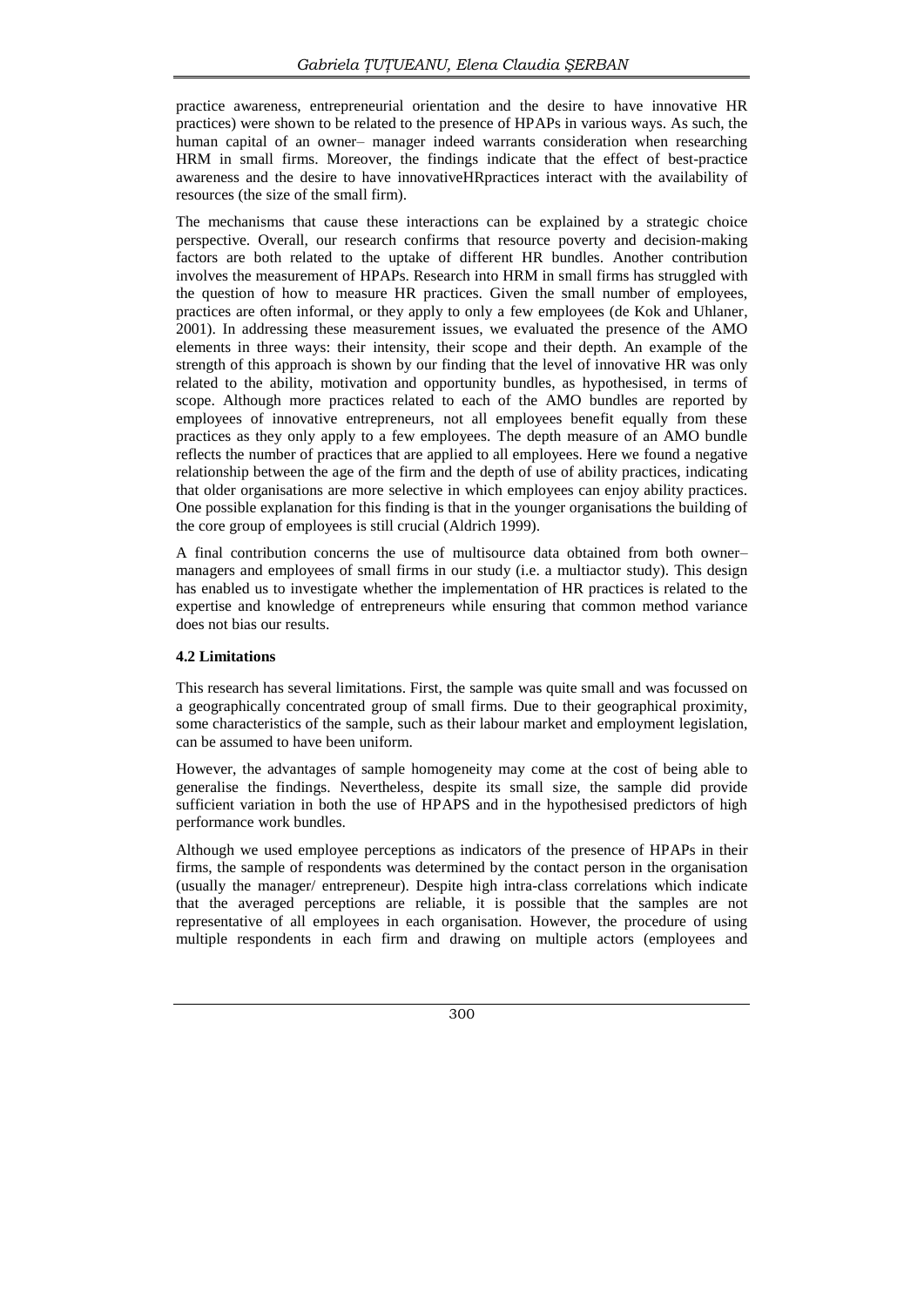entrepreneurs in our study) is advocated as a way of reducing the single respondent bias from which many HR research designs suffer (Gerhart et al., 2000).

Finally, as we took a cross-sectional approach, we cannot be confident of any causal relationships suggested by the results. In order to more confidently understand how HR practices and the availability of resources develop over time, it would be valuable to perform longitudinal case studies.

### **ACKNOWLEDGMENT**

We would like to thank Excelis Project for financial support wich help us in analysis and research conducted in this research paper.

#### **REFERENCES**

- Aiken, L. S., & West, S. G. (1991). *Multiple regression: Testing and interpreting interactions. Thousand Oakes*, CA: Sage. Aldrich, H. E. (1999). Organizations evolving. London: Sage.
- Appelbaum, E., Bailey, T., Berg, P., & Kalleberg, A. L. (2000). *Manufacturing advantage: Why high-performance work systems pay off. Ithaca*: Cornell University Press.
- Baron, R. M., & Kenny, D. A. (1986). The moderator–mediator variable distinction in social psychological research: Conceptual, strategic and statistical considerations. *Journal of Personality and Social Psychology, 51*(6), 1173–1182. doi:10.1037//0022- 3514.51.6.1173.
- Bliese, P. D. (2000). *Within-group agreement, non-independence, and reliability: Implications for data aggregation and analysis.* In K. J. Klein & S. W. J. Kozlowski (Eds.), Multilevel theory, research, and methods in organizations: Foundations, extensions, and new directions (pp. 349– 381). San Francisco: Jossey-Bass.
- Boselie, P. (2002). *Human resource management, work systems and performance: A theoretical-empirical approach*. Rotterdam: Erasmus University.
- Boselie, P., Dietz, G., & Boon, C. (2005). Commonalities and contradictions in HRM and performance research. *Human Resource Management Journal, 15*(3), 67–94. doi:1748- 8583.2005.tb00154.x.
- Boxall, P., & Macky, K. (2009). Research and theory on highperformance work systems: Progressing the high-involvement stream. *Human Resource Management Journal, 19*(1), 3–23. doi:10.1111/j.1748-8583.2008.00082.x.
- Boxall, P., & Purcell, J. (2008). *Strategy and human resource management.* Basingstoke: Palgrave Macmillan.
- Cassell, C., Nadin, S., Gray, M., & Clegg, C. (2002). Exploring human resource management practices in small and medium sized enterprises. *Personnel Review, 31*(5–6), 671– 692. doi:10.1108/00483480210445962.
- Chadwick, C. (2010). Theoretic insights on the nature of performance synergies in human resource systems: Toward greater precision. *Human Resource Management Review, 20*(2), 85–101. doi:10.1016/j.hrmr.2009.06.001.
- Chandler, G. N., & McEvoy, G. M. (2000). Human resource management, TQM, and firm performance in small and medium sized enterprises. *Entrepreneurship: Theory & Practice, 25*, 43–58.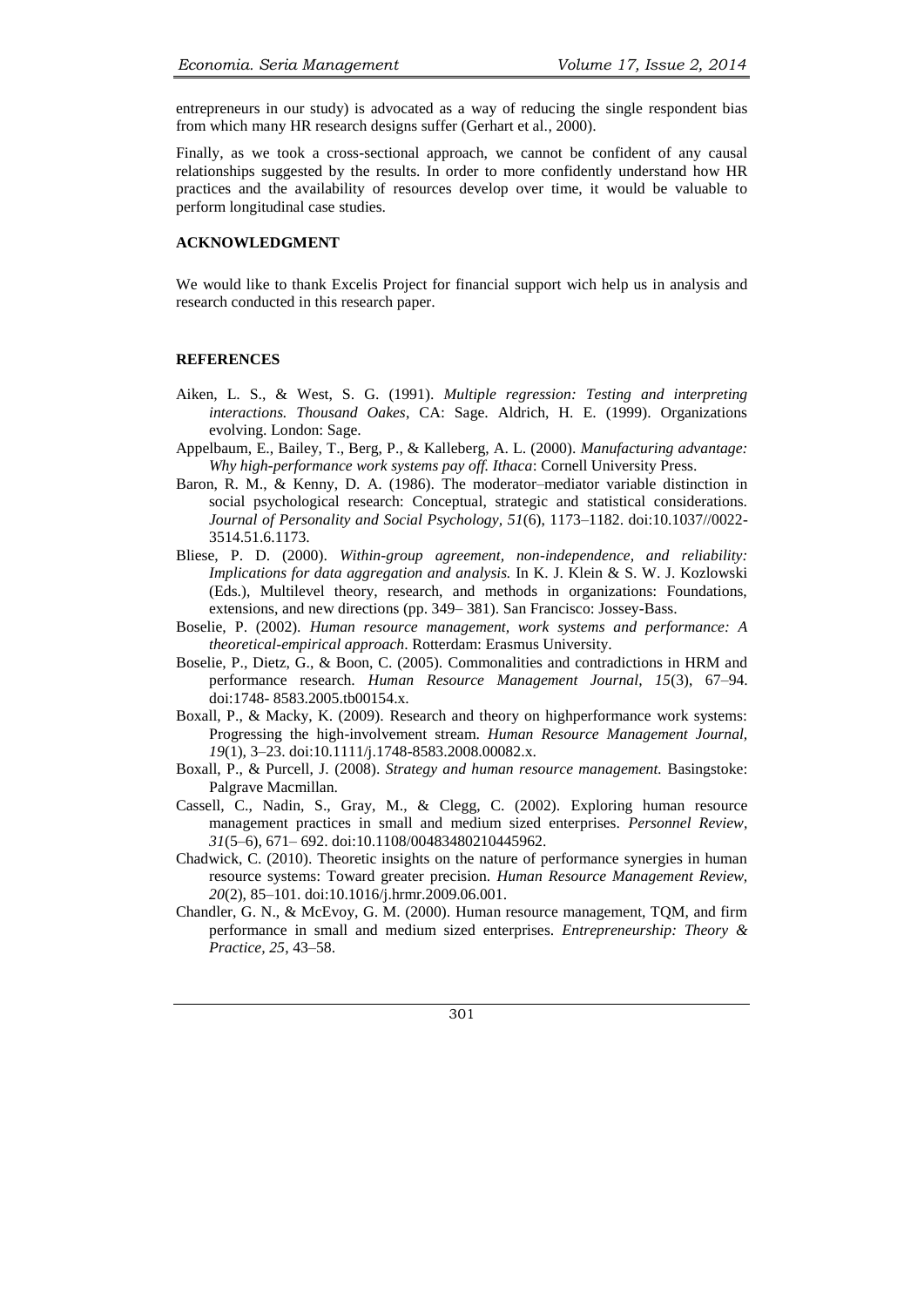- Child, J. (1997). Strategic choice in the analysis of action, structure, organizations and environment: Retrospect and prospect. *Organization Studies, 18*(1), 43–76. doi:10.1177/ 017084069701800104.
- Covin, J. G., & Slevin, D. P. (1989). Management of small firms in hostile and benign environments. *Strategic Management Journal, 10*(1), 75–87. doi:10.1002/ smj.4250100107.
- Covin, J. G., Slevin, D. P., & Covin, T. J. (1990). Content and performance of growthseeking small firms: In high and low technology industries. *Journal of Business Venturing, 5*(6), 391–412. doi:10.1016/0883-9026(90)90013-j.
- Dandridge, T. C. (1979). Children are not 'little grown-ups': Small business needs its own organizational theory. *Journal of Small Business Management, 17*(2), 53–57.
- Davila, T. (2005). An exploratory study on the emergence of management control systems: Formalizing human resources in small growing firms. *Accounting, Organizations and Society, 30*(3), 223–248. doi:10.1016/j.aos.2004.05.006.
- Den Hartog, D. N., & Verburg, R. M. (2004). *High performance work systems, organisational culture and firm effectiveness.*
- Drummond, I., & Stone, I. (2007). Exploring the potential of high performance work systems in SMEs. *Employee Relations, 29*(2), 192–207. doi:10.1108/01425450710 720011.
- Gerhart, B. (2007). *Horizontal and vertical fit in human resource systems.* In C. Ostroff & T. A. Judge (Eds.), Perspectives on organizational fit (pp. 317–350). Hillsdale, NJ: Erlbaum.
- Gerhart, B., Wright, P. M., McMahan, G. C., & Snell, S. A. (2000). Measurement error in research on human resources and firm performance: How much error is there and how does it influence effect size estimates? *Personnel Psychology, 53*(4), 803–834. doi:10.1111/j.1744-6570.2000. tb02418.x.
- Hackman, J. R., & Oldham, G. R. (1980). *Work redesign. Reading*, MA: Addison-Wesley.
- Heneman, R. L., Tansky, J. W., & Camp, S. M. (2000). Human resource management practices in small and medium-sized enterprises: Unanswered questions and future research perspectives. *Entrepreneurship: Theory & Practice, 25*(1), 11.
- James, L., Demaree, R. G., & Wolf, G. (1984). Estimating within-group interrater reliability with and without response bias. *Journal of Applied Psychology, 69*(1), 85-98
- Kauhanen, A. (2009). The incidence of high-performance work systems: Evidence from a nationally representative employee survey. *Economic and Industrial Democracy, 30*(3), 454–480. doi:10.1177/0143831x09336560.
- Kim, W. C., & Mauborgne, R. (1997). Value innovation: The strategic logic of high growth. *Harvard Business Review, 75*(1), 102–112.
- Klein, K. J., Bliese, P. D., Kozlowski, S. W. J., Dansereau, F., Gavin, M. B., Griffin, M. A.,Hofmann, D. A., James, L. R., Kuratko, D. F. (2007). *Entrepreneurial leadership in the 21st century.* Journal of Leadership & Organizational Studies, 13(4), 1–11. doi:10.1177/10717919070130040201.
- Lacoursie`re, R., Fabi, B., & Raymond, L. (2008). Configuring and contextualising HR systems: An empirical study of manufacturing SMEs. *Management Revue, 19*(\_), 106–125.
- Lawrence, P. R., & Lorsch, J. W. (1967). *Organization and environment: Managing differentiation and integration.* Cambridge, MA: Harvard University Press.